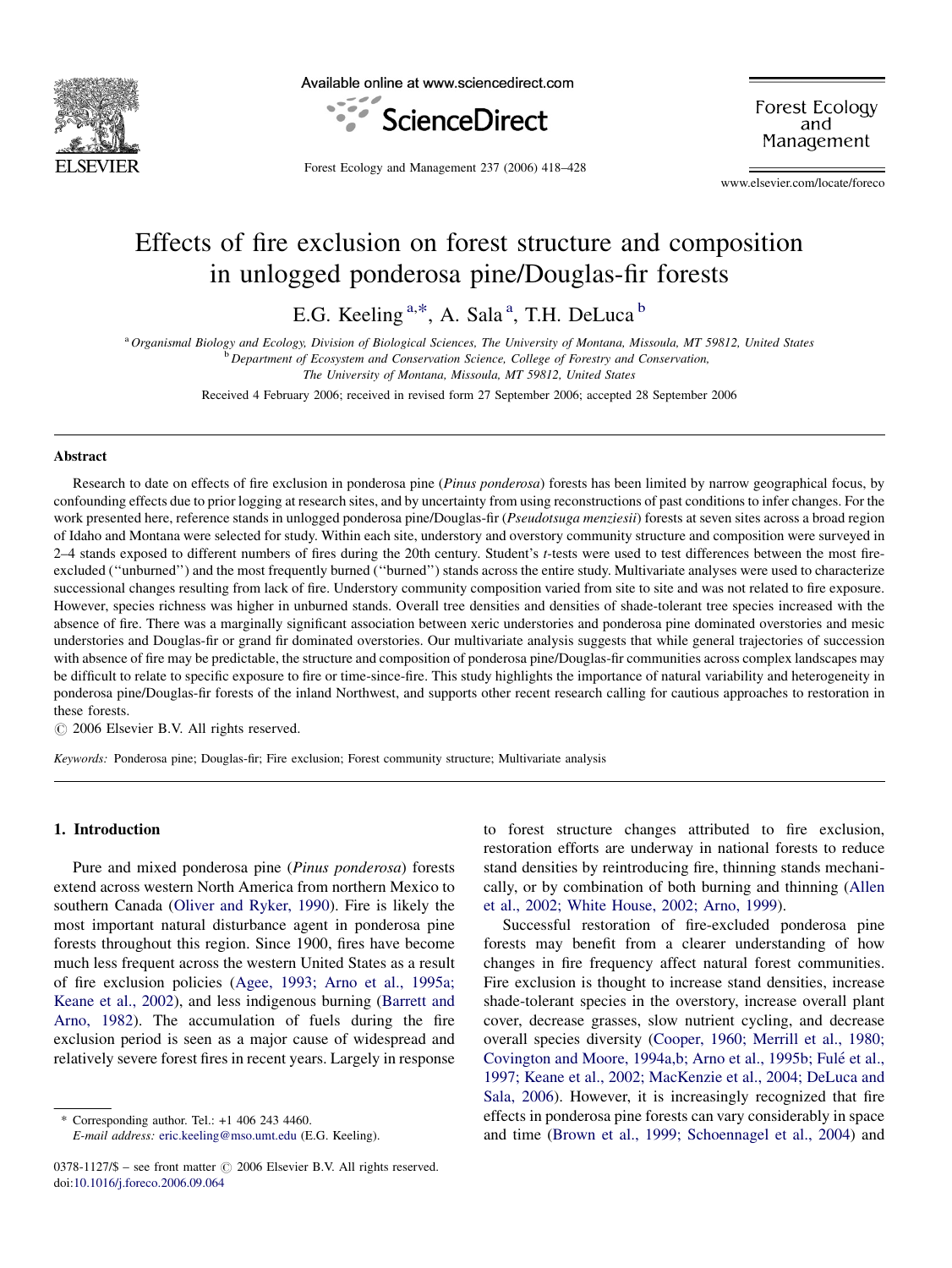<span id="page-1-0"></span>vegetation responses may reflect this variability. Recent research suggests that perspectives on fire exclusion and restoration in ponderosa pine forests must broaden to include substantial natural heterogeneity, highly dynamic ecosystems and persistent scientific uncertainty [\(Allen et al., 2002\)](#page-9-0).

Ponderosa pine forests encompass different natural stand structures and fire regimes depending on geography and topography. Much of what is known about fire exclusion in ponderosa pine forests comes from research focused on dry, pure stands in low-elevation forests of the Southwest US ([Schoennagel et al., 2004](#page-10-0)). In these forests, frequent, lowseverity fires historically maintained open stands [\(Swetnam and](#page-10-0) [Baisan, 1996](#page-10-0)). However, at mid-elevations and at more northern latitudes where ponderosa pine is seral to Douglas-fir (Pseudotsuga menziesii) or grand fir (Abies grandis), stand structure may be more variable. Mid-elevation and more northern ponderosa pine forests historically experienced a mixture of low severity and high severity fires, probably at less frequent intervals [\(Schoennagel et al., 2004\)](#page-10-0). This mixedseverity fire regime creates a mosaic of fire effects with high spatial variability in forest structure at the landscape level ([Arno, 1980; Schoennagel et al., 2004\)](#page-9-0). Because mixedseverity fire regimes are inherently more complex than the lowseverity fire regimes of the Southwest, restoration strategies adopted in the Southwest may not be applicable to ponderosa pine/Douglas-fir (PP/DF) forests of the inland Northwest. Greater insight into the range of natural variability in northwestern PP/DF forests is needed to guide future restoration strategies in these forests ([Landres et al., 1999\)](#page-10-0).

A limitation in our understanding of fire and fire exclusion in western forests is that much of the available data comes from forests that were logged some time in the past. In fact, it is difficult to find examples of forest conditions that are clearly a product of absence of fire alone. High stand densities commonly attributed to fire exclusion may be partially a result of previous removal of older, fire-resistant trees resulting in the incursion of dense stands of younger trees ([Laudenslayer and](#page-10-0) [Darr, 1990; Stephens, 2000; Kaufmann et al., 2000](#page-10-0)). In order to separate effects of fire exclusion from confounding effects of previous logging, there is a critical need for research in forests with no prior logging history.

An additional and inherent difficulty in studying any longterm process in forests is the uncertainty in our knowledge of past conditions. Unlogged forest stands that might serve as references to past conditions are rare, and often located in remote wilderness areas, posing considerable logistical challenges to researchers. Many studies rely solely on historical accounts or reconstructions of pre fire exclusion era stand structure rather than seeking suitable reference stands in contemporary forests. Documentary records such as photographs or written descriptions, though valuable, are often incomplete or spatially biased toward areas close to early settlements [\(Kaufmann et al., 2000; Swetnam et al., 1999\)](#page-10-0). Reconstructions of historical forest structure using dendrochronological techniques [\(Covington and Moore, 1994b; Arno](#page-9-0) [et al., 1995b; Arno et al., 1997](#page-9-0)) or General Land Office survey data ([Habeck, 1994](#page-10-0)) are also subject to bias [\(Wright and Agee,](#page-10-0)

[2004](#page-10-0)). Dendrochronology can only make use of wood that has survived to present times and therefore will not detect trees that died and decayed before research is initiated ([Stephenson,](#page-10-0) 1987; Fulé [et al., 1997; Allen et al., 2002\)](#page-10-0). Similarly, General Land Office surveys may have failed to record the presence of smaller size-classes and certain species ([Manies et al., 2001;](#page-10-0) [Whitney and DeCant, 2001; Wright and Agee, 2004\)](#page-10-0). Natural reference stands in contemporary forests that have continued to experience the historical fire frequency can provide essential independent benchmarks of natural variability to verify historical data or reconstructions ([Swetnam et al., 1999; Gildar](#page-10-0) [et al., 2004; Laughlin et al., 2004](#page-10-0)).

Another benefit of using reference stands as opposed to reconstructions is that the understory community may be studied ([Laughlin et al., 2004\)](#page-10-0). Although historical understory composition in forests may be modeled or simulated ([Covington and Moore, 1994b](#page-9-0)), dendrochronology cannot be used to reconstruct historical understories. Uncertainty persists about the long-term effects of frequent fire versus fire exclusion on understory plant communities. Because most ponderosa pine forests usually contain only a small number of overstory species, understory plants represent a far greater contribution to biodiversity than does the overstory in these ecosystems. Reestablishment of natural understory structure and species composition is seen as a vital part of restoration of natural ecosystem processes and fire dynamics in fire-excluded forests ([Allen et al., 2002\)](#page-9-0). Understory responses to fire and absence of fire therefore deserve careful study alongside overstory responses.

In the work presented here, we compare forest stands exposed to different numbers of fires during the 20th century within remote sites in unlogged PP/DF forests in Idaho and Montana. These sites were used to assess the influence of recurrent fire at roughly historical frequencies versus lower fire frequencies on community structure and composition. Our use of natural reference stands provides benchmarks of forest change independent of historical accounts or reconstructions and without the confounding influence of prior logging. A total of seven sites, ranging across a broad geographical area, but within a coherent forest type (PP/DF) were selected. We surveyed both the understory and overstory. In addition, soil characteristics, nutrient cycling and tree physiology were studied and are subjects of related forthcoming papers (see [DeLuca and Sala, 2006](#page-9-0)).

## 2. Methods

## 2.1. Site selection

With the aid of a GIS database built from USFS fire maps (see [Rollins et al., 2002\)](#page-10-0), seven study sites were located in lowto mid-elevation ponderosa pine/Douglas-fir forests in western Montana and Idaho. Sites were chosen in areas with no previous logging history, either within or on the periphery of wilderness areas. Site locations, names, and abbreviations are shown in [Fig. 1](#page-2-0). Within each site, 2–4 stands were identified, each with 0, 1, 2, or 3+ recorded fires since 1880. Sites were selected where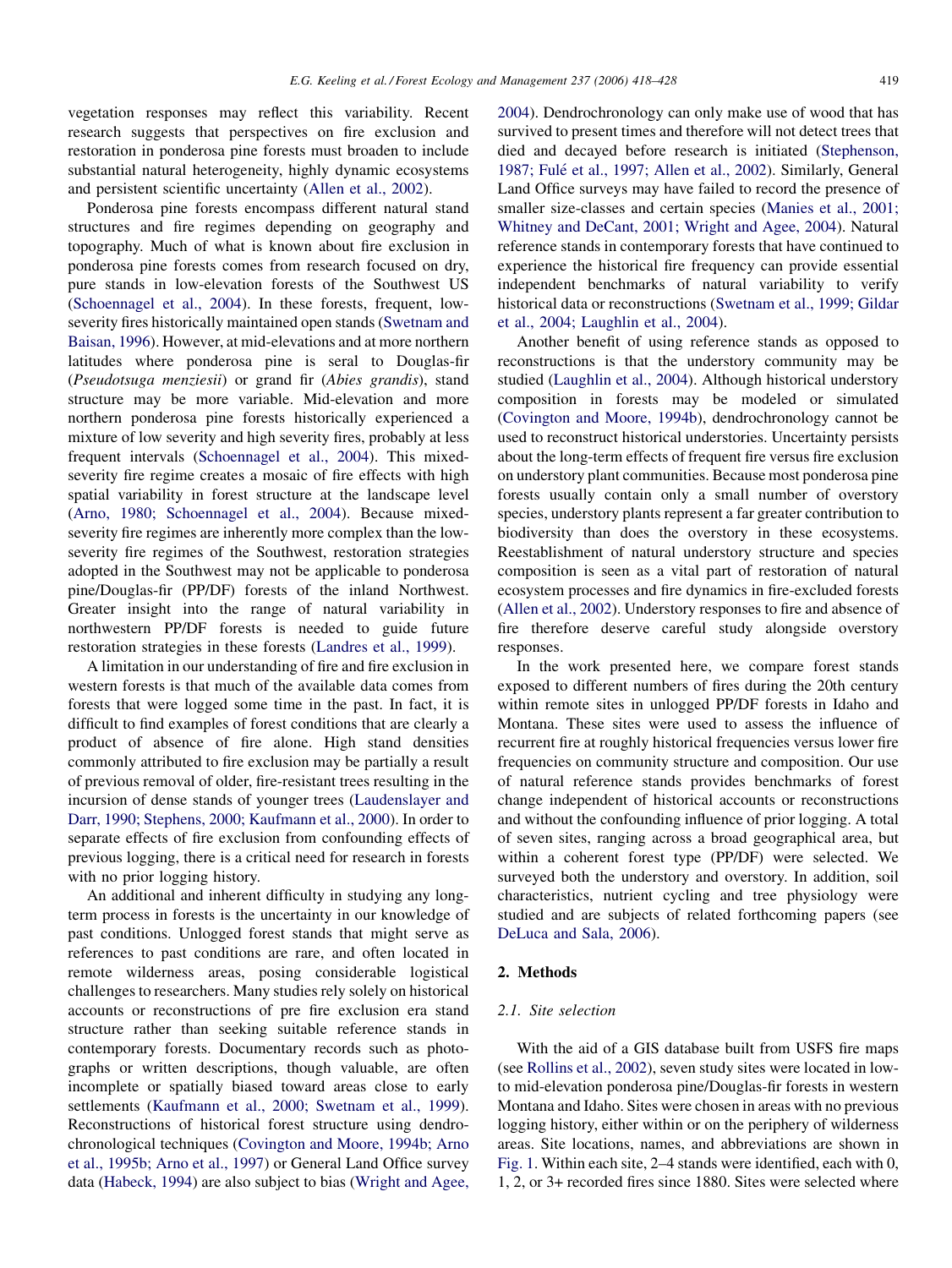<span id="page-2-0"></span>

Fig. 1. Study area and site locations.

stands shared similar physiographic (elevation, aspect, slope) characteristics. Stands were chosen so that years of first, second and third burns were relatively consistent across the entire study. Consequently, all stands of the same burn number have experienced roughly the same fire-free time interval up to the present, and effects resulting from number of fires versus time since last fire are not separated. The most recent fire at any site was more than a decade before this study was conducted; therefore documented effects are not simply short-term responses to recent fire.

Due to restrictions prohibiting the use of chain saws in wilderness areas, detailed fire scar analyses could not be conducted at every site. Instead, published USFS fire histories in the GIS maps were verified by visual reconnaissance based on the presence of charcoal and fire-scarred trees. Increment cores from fire-scarred trees were further analyzed in the laboratory [\(Barrett and Arno, 1988\)](#page-9-0). However, at two sites (TW and MB) a detailed fire-scar analysis was conducted in 2005, subsequent to our field surveys (E. Heyerdahl, J. Riser, Fire Sciences Laboratory, USFS; unpublished data). At MB, results of this study verified the 20th century fire history in the GIS. At TW, four stands (0-, 1-, 2-, and 3-burns) were sampled in 2003. However, the fire-scar analysis conducted in 2005 found that a majority of trees within 0-, 1-, and 2-burn stands had in fact experienced two 20th century fires. Data from these three stands were averaged and analyzed as a 2-burn stand. The USFS recorded fire history was used to demarcate stands at all other sites.

For purposes of analysis, the lowest fire frequency stand at each site is referred to as ''unburned'' and the highest firefrequency stand is referred to as ''burned'' [\(Table 1](#page-3-0)). At one site (MB), the unburned stand experienced one fire early in the 20th century (in 1919). At all other stands, unburned stands had not experienced fire since 1880. One site (TW) lacked an unburned stand and was not included in analyses where burned and unburned stands were compared. ''Burned'' stands burned two– four times during the 20th century. Although some physiographic differences between stands existed, on average there were no systematic physiographic differences between unburned and burned stands from each site across the entire study. While we cannot determine whether fires may have been actively suppressed even in these remote areas, the fire return intervals in our burned stands are within the historical range, which can be more than 25 years for mixed ponderosa pine forests in the northwest region ([Arno and Allison-Bunnell, 2002; Arno, 1980\)](#page-9-0).

# 2.2. Data collection

Data collection was completed during June and July of 2003. In each stand, three  $400 \text{ m}^2$  plots were established at random perpendicular distances from three stratified points along an access route. Plots were located within the boundaries demarcating that stand. Each plot was defined by two 20 m transects running at right angles through a plot center. At every plot center, GPS coordinates, elevation, slope, and aspect were recorded. [Table 1](#page-3-0) lists the environmental and fire history data associated with all stands at every site.

At points every 20 cm along each transect, vegetation intersecting the transect was identified and recorded in three vertical strata: <0.5 m, 0.5–3 m, and >3 m. Species recorded in the lower two strata were considered ''understory'' while species recorded in the high strata were considered ''overstory''. Plants not identified to the species level were lumped at the generic level. Plants not positively identified but recognized across a site were recorded as unknowns and counted for plant functional group and species richness measures only. In addition, all trees in each plot were counted and diameters at breast height (dbh) were measured for all trees with dbh greater than 5 cm. Trees with dbh less than 5 cm were counted and recorded as seedlings.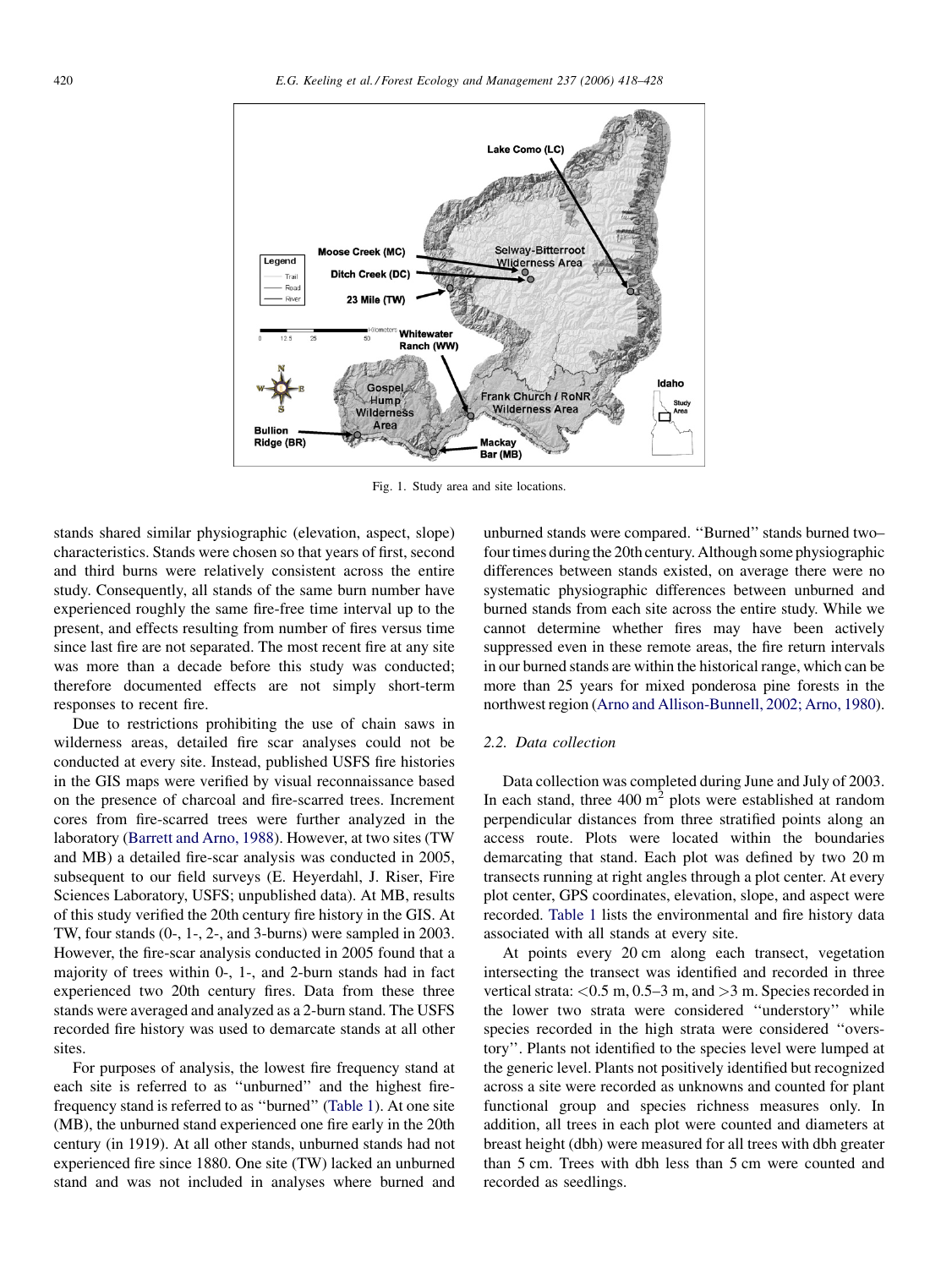<span id="page-3-0"></span>

| Table 1                                                                 |  |  |  |  |
|-------------------------------------------------------------------------|--|--|--|--|
| Physiographic data and fire histories for all stands within seven sites |  |  |  |  |

| Site                  | No. of burns<br>since $1880a$                           | Mean<br>aspect $(°)$ | Mean<br>elevation (m) | Mean<br>slope $(°)$ | Year<br>first burn | Year second<br>burn | Year third<br>burn | Year fourth<br>burn |
|-----------------------|---------------------------------------------------------|----------------------|-----------------------|---------------------|--------------------|---------------------|--------------------|---------------------|
| 23 mile (TW)          | 2                                                       | 113.1                | 827                   | 35.9                | 1910               | 1934                |                    |                     |
|                       | 3                                                       | 134.7                | 869                   | 33.3                | 1910               | 1934                | 1992               |                     |
| MacKay Bar (MB)       | $1^*$                                                   | 236.0                | 1813                  | 27.3                | 1919               |                     |                    |                     |
|                       | $3^{\dagger}$                                           | 250.7                | 1536                  | 32.7                | 1919               | 1960                | 1987               |                     |
| Whitewater Ranch (WW) | $0^*$                                                   | 220.0                | 1285                  | 30.0                |                    |                     |                    |                     |
|                       | $\mathbf{I}$                                            | 206.7                | 1027                  | 25.0                | 1919               |                     |                    |                     |
|                       | $3^{\dagger}$                                           | 93.3                 | 949                   | 35.0                | 1919               | 1933                | 1988               |                     |
| Lake Como (LC)        | $0^*$                                                   | 304.7                | 1552                  | 21.0                |                    |                     |                    |                     |
|                       | $2^{\dagger}$                                           | 273.3                | 1577                  | 35.0                | 1924               | 1988                |                    |                     |
| Bullion Ridge (BR)    | $\begin{smallmatrix} 0\\ 3^{\dagger} \end{smallmatrix}$ | 61.3                 | 1665                  | 37.3                |                    |                     |                    |                     |
|                       |                                                         | 49.3                 | 1464                  | 29.3                | 1914               | 1944                | 1992               |                     |
| Moose Creek (MC)      | $0^*$                                                   | 270.0                | 957                   | 33.3                |                    |                     |                    |                     |
|                       |                                                         | 116.7                | 1278                  | 25.0                | 1910               |                     |                    |                     |
|                       | $4^{\dagger}$                                           | 258.0                | 915                   | 42.3                | 1910               | 1934                | 1981               | 1987                |
| Ditch Creek (DC)      | $0^*$                                                   | 166.0                | 805                   | 17.3                |                    |                     |                    |                     |
|                       |                                                         | 124.0                | 832                   | 28.3                | 1919               |                     |                    |                     |
|                       | $2^{\dagger}$                                           | 202.7                | 844                   | 23.3                | 1919               | 1979                |                    |                     |

<sup>a</sup> Marked stands were used for testing differences between "unburned" stands (\*) and "burned" stands (†) across all sites.

#### 2.3. Data analysis—understory

Cover values were calculated by counting the number of times vegetation of a given species intersected a transect point and dividing by the total number of transect points per plot. Because more than one plant could be counted at a single point, cover values can exceed 100% for a given plot. Species richness was calculated by counting the total number of unique species recorded across all plots within a stand. Plants were categorized into one of the following functional groups: grass, forb, deciduous shrub, evergreen shrub (non-ericaceous), ericaceous shrub, and tree. In addition, plant status as exotic or N-fixer was tabulated. Species richness and mean cover values for all functional groups, exotics and N-fixers were calculated for each stand. Variables which did not meet the normal distribution and homogeneity of variance assumptions for student's *t*-test were transformed using a square-root function. To test differences across the entire study, only the lowest burn frequency stand (''unburned'') and highest burn frequency stand (''burned'') were used from each site (see Table 1). T-tests were used to test for differences in plant functional groups and species diversity between burned and unburned stands across the entire study.

A multivariate approach was used to compare community structure based on species data. The goal of this approach was to determine whether plant community similarity was greater between stands grouped by fire history versus stands grouped by site. In addition to these two a priori grouping schemes (by fire history or by site), multivariate techniques were used to find a non-a priori grouping scheme that grouped stands by the highest degree of community similarity. The non-a priori grouping scheme (hereafter referred to as ''community groups'') could then be used to determine whether factors other than site or fire strongly affect the plant community.

In order to separate stands into community groups based on similarity, mean cover values for individual understory species were calculated for each stand, and these values were arranged in a multivariate data matrix (stand  $\times$  species) for processing using the software program PC-ORD ([McCune and Grace,](#page-10-0) [2002](#page-10-0)). Understory percent cover values were not relativized or transformed. Potential grouping schemes were generated using either hierarchical cluster analysis or two-way indicator species analysis (TWINSPAN). Cluster analysis uses distance measures to generate a dendrogram that displays subgroups with high similarity nested within larger groups of decreasing similarity. A grouping scheme is then selected by choosing cutoff points along branches of the dendrogram. TWINSPAN uses ''differential species'' to divide the sample plots into progressively smaller groups until a final grouping scheme is produced.

Grouping schemes were evaluated using Indicator Species Analysis (Dufrêne and Legendre, 1997). Indicator values are calculated by multiplying relative abundance (proportion of a given species found in a specific group) by relative frequency (proportion of sample units that contain that species within a specific group). High indicator values reflect high faithfulness and even membership to stands within a group. By this method, species can be associated with specific community groups. The Monte-Carlo test compares the indicator value for species in the tested grouping scheme to maximum indicator values for 1000 randomly generated grouping schemes and reports a significance value for each indicator species assigned to a tested group. A high number of significantly associated indicator species ( $p \leq .05$ ) reasonably distributed among groups was used as the criterion for judging the various grouping schemes generated ([McCune](#page-10-0) [and Grace, 2002\)](#page-10-0).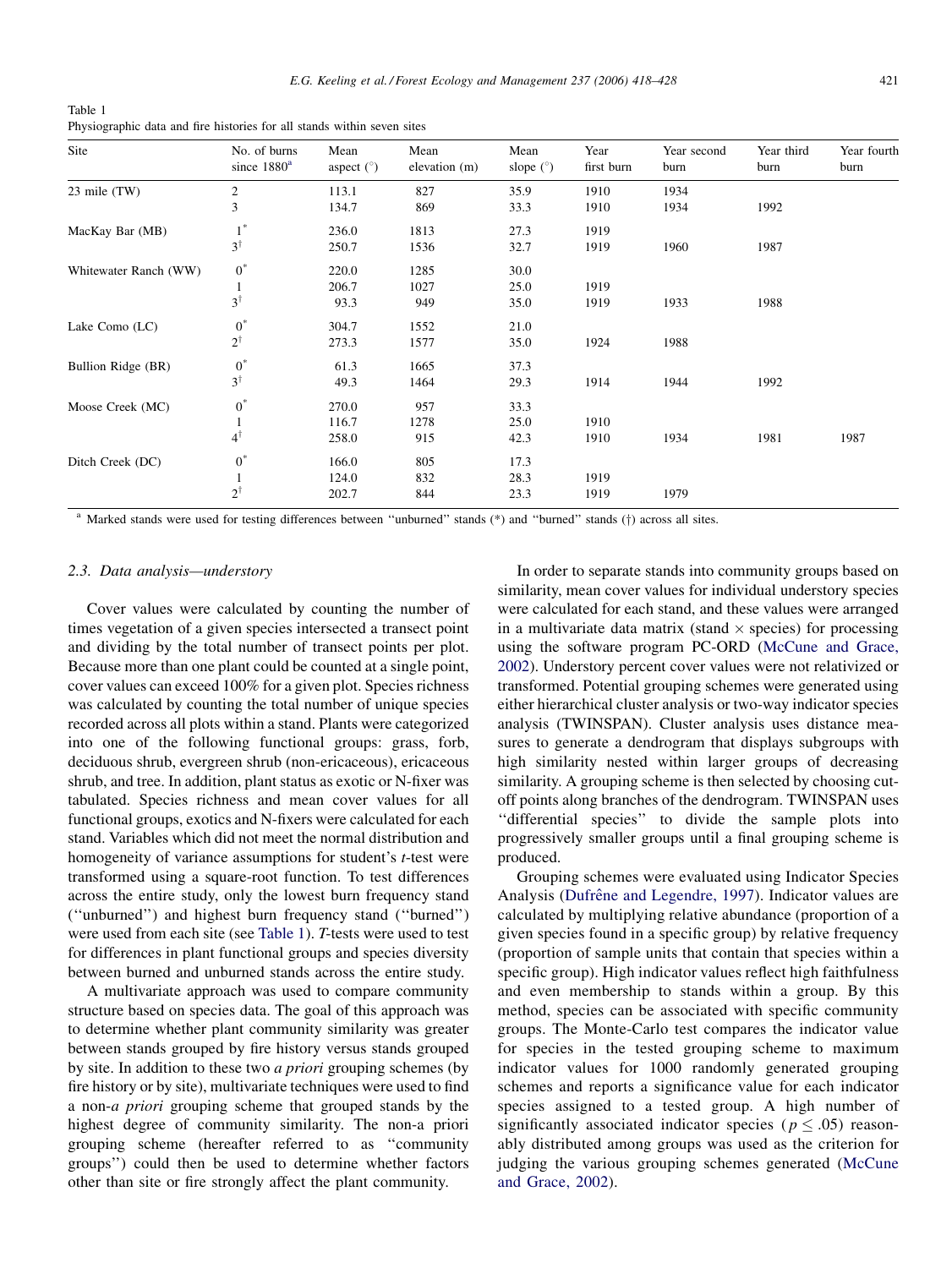<span id="page-4-0"></span>A multivariate indirect ordination scatter plot was generated using Nonmetric Multidimensional Scaling (NMS) in the PC-ORD software package [\(McCune and Grace, 2002\)](#page-10-0). Sorenson distance was used with PC-ORD's autopilot mode to select the optimal solution. Autopilot uses 40 runs with real data and 50 runs with randomized data, and chooses the highest dimensionality that yields a final stress that has stabilized and is lower than 95% of the random runs. Potential groups were overlaid with the ordination for possible further refinement of groups. Any new groups emerging from the ordination were evaluated again using Indicator Species Analysis and results were compared until optimal groups were selected. Ancillary information from the US Forest Service Plant database ([http://www.fs.fed.us/database/feis/plants\)](http://www.fs.fed.us/database/feis/plants) was used to tabulate descriptions of ecological characteristics of all indicator species and these descriptions were used to characterize each group.

Multi-response permutation procedures (MRPP) in PC-ORD were used to evaluate differences in community composition between final community groups compared to differences when stands were grouped either by site or by fire history. MRPP generates an agreement statistic, A, that describes within-group homogeneity compared to random chance, and a significance value. As with NMS, our MRPP analyses used the Sorenson distance measure.

In order to identify potential drivers of the understory community structure, the NMS ordination axes were correlated with relevant environmental data treated as independent variables. Independent variables for each stand included elevation, heat index (a transformation of aspect and slope outlined in [Stage \(1976\)](#page-10-0), time-since-fire, species richness, % cover  $>3$  m (a surrogate for shade), and 14 soil variables (see [DeLuca and Sala, 2006\)](#page-9-0).

# 2.4. Data analysis—overstory

Counts of tree species were converted to trees per hectare and diameter measures were converted to basal area per hectare for all tree species. For each stand, mean densities and basal areas of the three most commonly occurring overstory species (ponderosa pine, Douglas-fir, and grand fir) were calculated. As with the understory, variables were tested for normal distribution and homogeneity of variance assumptions and transformed using a square-root function if necessary. A t-test was used to test differences in dominant overstory species density and basal area between unburned and burned stands across the entire study.

For the multivariate analysis of the overstory, counts of ponderosa pine, Douglas-fir, and grand fir for each plot were separated into eight size classes and mean count values of each species in each size-class per hectare were calculated for every stand. Data were arranged in a multivariate data matrix (stand  $\times$  spp. in each size class) and log-transformed and relativized by column maximum in order to eliminate skew toward size-classes with much higher counts (i.e. seedlings). The community grouping procedure was exactly as for understory species (see above) except that overstory community groups were distinguished by indicator species in particular size-classes, rather than species alone. Size-class distributions (plotted as bar charts) of each stand were also used to evaluate the final grouping scheme and as a more precise method for comparing differences between stands.

#### 2.5. Data analysis—overstory/understory relationships

To examine the association of overstory and understory, an NMS ordination scatter plot for all stands was produced from the tree species/size-class matrix and both overstory and understory groups were overlaid. Overstory-understory associations were tested using a  $\chi^2$ -test.

# 3. Results

#### 3.1. Understory

Eighty-nine understory plant species were positively identified across all sites. On average, seven additional unidentified species per site were also recorded. There was no consistent understory plant functional group response to number of burns (data not shown). However, species richness was significantly higher ( $p \le .05$ ) in the unburned stands (Fig. 2).

Multi-response permutation procedures results show that grouping stands by site produced higher understory withingroup homogeneity than grouping by fire history [\(Table 2](#page-5-0)a). An optimal community grouping scheme was produced by cluster analysis (flexible beta linkage method, Sorenson distance measure). [Table 3](#page-5-0) lists the indicator species in the understory groups generated and the associated p-values from the Monte-Carlo test for each species. Three groups and a total of 21 species with *p*-values below 0.05 were found. The three groups were characterized as (1) moist, shade adapted species (mesic), (2) dry, open canopy adapted species (xeric), and (3) high elevation adapted species (high). Although this grouping scheme produced the highest number of indicator species, it



Fig. 2. Mean species richness from lowest fire frequency stands (''unburned'') versus highest fire frequency stands ("burned") ( $n = 6$ ). Error bars are standard errors. Bars with different letters denote significant differences between unburned and burned stands.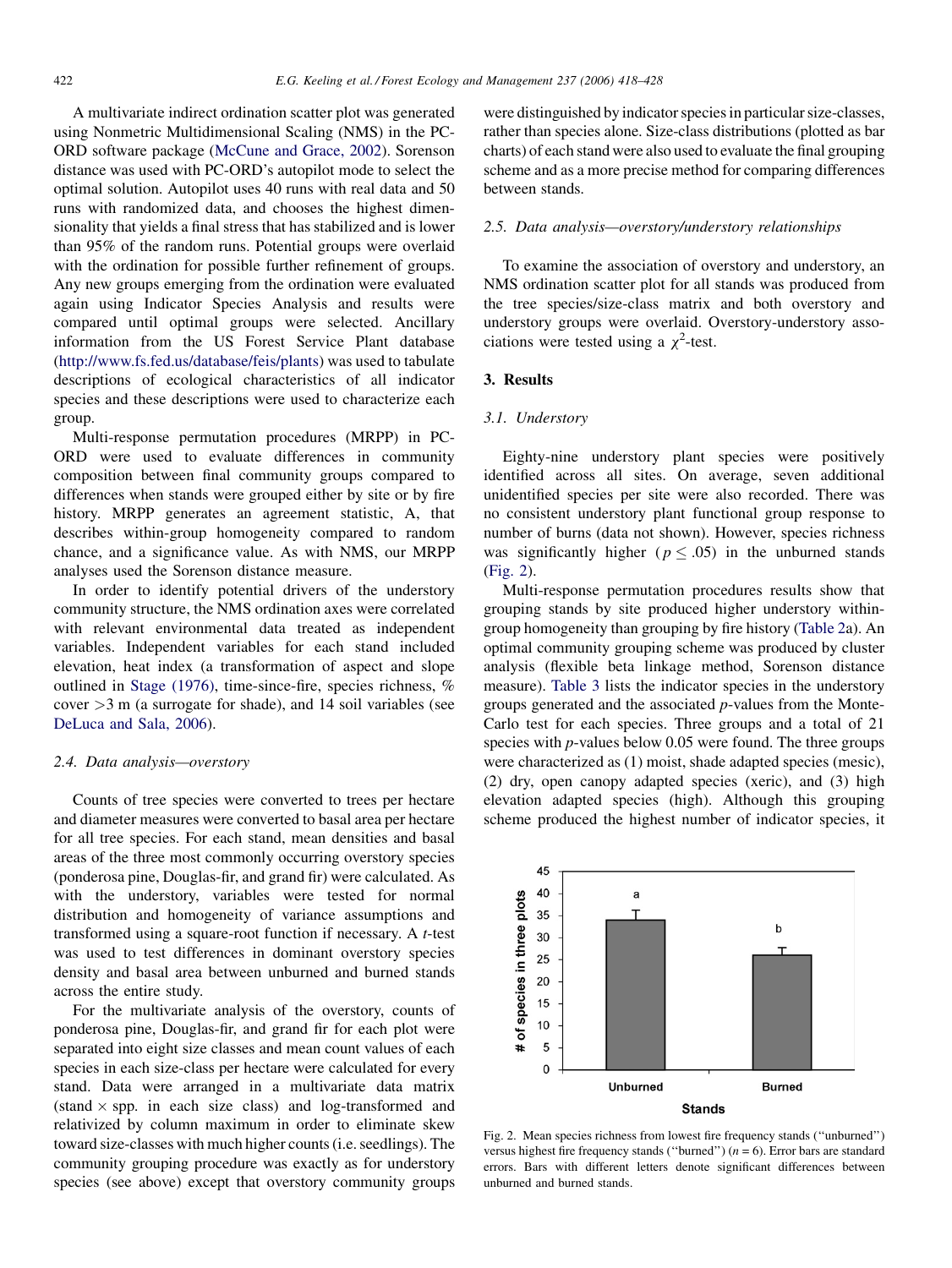<span id="page-5-0"></span>Table 2

Within-group homogeneity from multi-response permutation procedures (MRPP) for understory (a) and overstory (b) grouping schemes with associated p-values from Monte-Carlo test<sup>a</sup>

| (a) Understory         |                                 |                                | (b) Overstory         |                                 |                                |  |
|------------------------|---------------------------------|--------------------------------|-----------------------|---------------------------------|--------------------------------|--|
| Grouping scheme        | Within-group<br>homogeneity (A) | Monte-Carlo<br>test $p$ -value | Grouping scheme       | Within-group<br>homogeneity (A) | Monte-Carlo<br>test $p$ -value |  |
| Four fire groups       | $-.028$                         | .895                           | Four fire groups      | .017                            | .267                           |  |
| Seven site groups      | .227                            | .000                           | Seven site groups     | .000                            | .489                           |  |
| Three community groups | .120                            | .000                           | Four community groups | .166                            | .000                           |  |

MRPP used the Sorenson distance measure to evaluate within-group homogeneity (A) for three grouping schemes (fire, site, community). (A) Monte-Carlo test generated p-values for tested groups compared to 1000 randomly generated groups.

Table 3

Indicator species for understory community groups and associated Monte-Carlo test  $p$ -values<sup>a</sup>

| Community group | Scientific name           | Common name                  | Monte-Carlo test $p$ -value |  |
|-----------------|---------------------------|------------------------------|-----------------------------|--|
| Mesic           | Adenocaulon bicolor       | Pathfinder                   | .001                        |  |
|                 | Angelica spp.             | Angelica                     | .009                        |  |
|                 | <i>Bromus</i> spp.        | <b>Bromus</b>                | .018                        |  |
|                 | Calochortus spp.          | Mariposa Lily                | .051                        |  |
|                 | Ceanothus velutinus       | Ceanothus (evergreen)        | .024                        |  |
|                 | Moehringia lateriflora    | <b>Blunt-leaved Sandwort</b> | .034                        |  |
|                 | Osmorhiza berteroi        | Mountain Sweet-Cicely        | .001                        |  |
|                 | Physocarpus malvaceus     | <b>Mallow Ninebark</b>       | .005                        |  |
|                 | Rubus parviflorus         | Thimbleberry                 | .004                        |  |
|                 | Symphoricarpos albus      | Common Snowberry             | .003                        |  |
|                 | Vicia spp.                | Vetch                        | .046                        |  |
| Xeric           | Apocynum androsaemifolium | Spreading Dogbane            | .014                        |  |
|                 | Balsamrhiza sagittata     | Arrow-leaved Balsamroot      | .001                        |  |
|                 | Centauria maculosa        | Spotted Knapweed             | .032                        |  |
|                 | Ceanothus sanguineus      | Red-stemmed Buckbrush        | .038                        |  |
|                 | Festuca idahoensis        | <b>Idaho Fescue</b>          | .049                        |  |
|                 | Lupine spp.               | Lupine                       | .039                        |  |
| High-elevation  | Arctostaphylos uva-ursi   | Kinnikinnick                 | .040                        |  |
|                 | Calamagrostis rubescens   | Pinegrass                    | .006                        |  |
|                 | Shepherdia canadensis     | Canada Buffaloberry          | .040                        |  |
|                 | Vaccinium globulare       | Mountain Huckleberry         | .009                        |  |

<sup>a</sup> See Section [2](#page-1-0) for analysis details.

failed to produce larger within-group agreement than grouping by site (Table 2a). With the exception of two sites, MB and MC, all stands within a site were classified in the same understory group. Correlations of environmental variables with the NMS ordination plot (not shown) indicated that the high elevation community group was indeed correlated with higher elevations and the mesic community group was associated with higher NH<sub>4</sub><sup>+</sup> and higher species richness than the xeric community group. There was no significant correlation with time-sincefire.

### 3.2. Overstory

When averaged across all sites, unburned stands had significantly higher ( $p \leq .05$ ) total tree densities and Douglas-fir densities than burned stands (Fig. 3). Total basal area and Douglas-fir basal area was also higher in unburned stands, but differences were not statistically significant [\(Fig. 4](#page-6-0)). Grand fir was abundant in unburned stands at two sites (LC and BR)



Fig. 3. Mean tree densities for ponderosa pine (PP), Douglas-fir (DF), grand fir (GF) and total tree density (total) in the lowest fire frequency stands ("unburned") versus highest fire frequency stands ("burned")  $(n = 6)$ . Error bars are standard errors. Bars with different letters denote significant differences between unburned and burned stands within a category.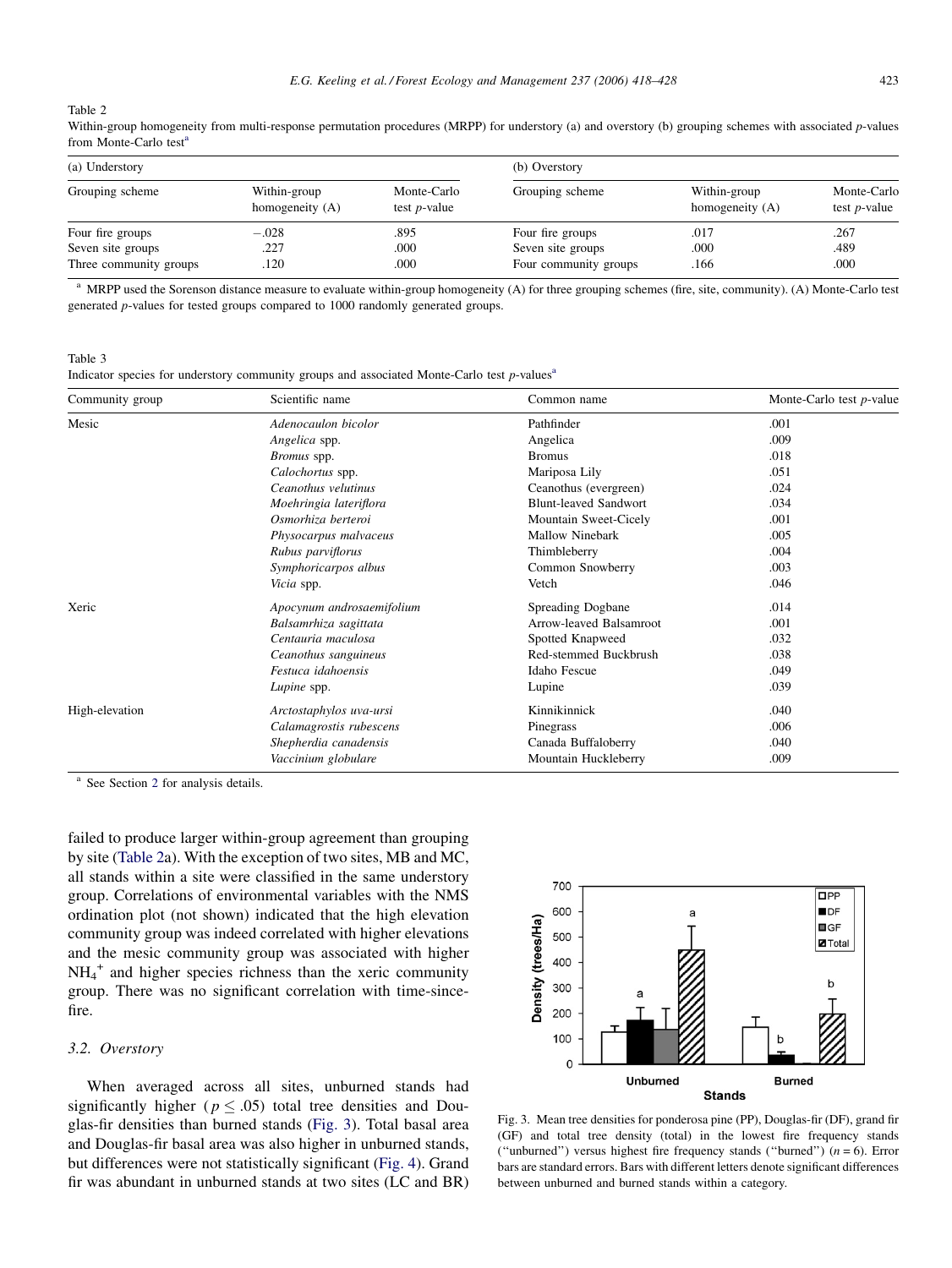<span id="page-6-0"></span>

Fig. 4. Mean basal areas for ponderosa pine (PP), Douglas-fir (DF), grand fir (GF) and total tree density (total) in the lowest fire frequency stands ("unburned") versus highest fire frequency stands ("burned")  $(n = 6)$ . Error bars are standard errors. There were no significant differences between unburned and burned stands within a category.

but when averaged across all sites, differences were not statistically significant.

In the multivariate analyses, grouping by site produced slightly higher within group homogeneity than grouping by fire history, but neither grouping scheme was statistically significant ([Table 2](#page-5-0)b). An optimal community grouping scheme was generated by TWINSPAN. Table 4 lists indicator species/ size-classes in the overstory groups generated and the associated p-values from the Monte-Carlo test for each species/size-class. Four groups with a total of 10 indicator species/size classes with *p*-values under 0.05 were found. The four groups were characterized as (1) ponderosa pine-small, (2) ponderosa pine-large, (3) mixed (ponderosa pine/Douglas-fir), and (4) grand fir. General descriptions of these groups are included in Table 4. [Table 2](#page-5-0)b shows this community grouping scheme produced larger within group agreement than grouping by site or fire history.



Time-since-fire  $r^2$  = .206

Fig. 5. Non-metric dimensional scaling (NMS) ordination of stands based on overstory structure data (species in size-classes) with overstory groups overlaid in boxes (labeled) and understory groups overlaid with symbols  $((\blacklozenge)$  mesic; ( $\Box$ ) xeric; ( $\triangle$ ) high elevation). Ordination explained 71.4% of variance in original data and was rotated so that time-since-fire correlated with x-axis. Sorenson distance measures were used. Understory and overstory groups are described in [Tables 3 and 4.](#page-5-0)

The NMS ordination for the overstory is shown in Fig. 5 with the overstory groups overlaid with boxes and the understory groups overlaid as symbols. This ordination explained 71.4% of the variation in the original overstory data. The ordination was rotated such that the x-axis correlated positively with timesince-fire ( $r^2$  = .206), and thus could be used to roughly locate stands on a gradient from early to late succession. The four overstory groups show a gradual transition from stands dominated by early succession species (ponderosa pine) to stands dominated by later succession species (Douglas-fir, grand fir), with some overlap between groups. Forest floor total

Table 4

Indicator species/size classes for overstory community groups and associated Monte-Carlo test p-values<sup>a</sup>

| Group                          | Group description                                                                                                         | <b>Species</b> | Size class (cm) | Monte-Carlo<br>test $p$ -value |
|--------------------------------|---------------------------------------------------------------------------------------------------------------------------|----------------|-----------------|--------------------------------|
| Ponderosa pine-small (PIPO-sm) | Stand is dominated by ponderosa pine in practically all<br>size classes. More pine in smaller size classes than in larger | Ponderosa pine | 10              | .004                           |
|                                |                                                                                                                           | Ponderosa pine | 20              | .008                           |
|                                |                                                                                                                           | Ponderosa pine | 30              | .004                           |
|                                |                                                                                                                           | Ponderosa pine | 40              | .015                           |
| Ponderosa pine-large (PIPO-lg) | Stand is dominated by ponderosa pine in practically all size<br>classes. More pine in large size classes than in smaller  | Ponderosa pine | > 60            | .029                           |
| Mixture of pine and fir (PSME) | Mixed dominance in large size classes, Douglas-fir dominant<br>in smaller size classes.                                   | Douglas-fir    | 10              | .025                           |
| Grand fir (ABGR)               | Grand fir dominant in small and medium size classes. Ponderosa<br>pine or grand fir dominant in large size classes        | Grand fir      | $<$ 5           | .004                           |
|                                |                                                                                                                           | Grand fir      | 10              | .013                           |
|                                |                                                                                                                           | Grand fir      | 20              | .013                           |
|                                |                                                                                                                           | Grand fir      | 30              | .021                           |
|                                |                                                                                                                           | Grand fir      | 40              | .001                           |

<sup>a</sup> See Section [2](#page-1-0) for analysis details.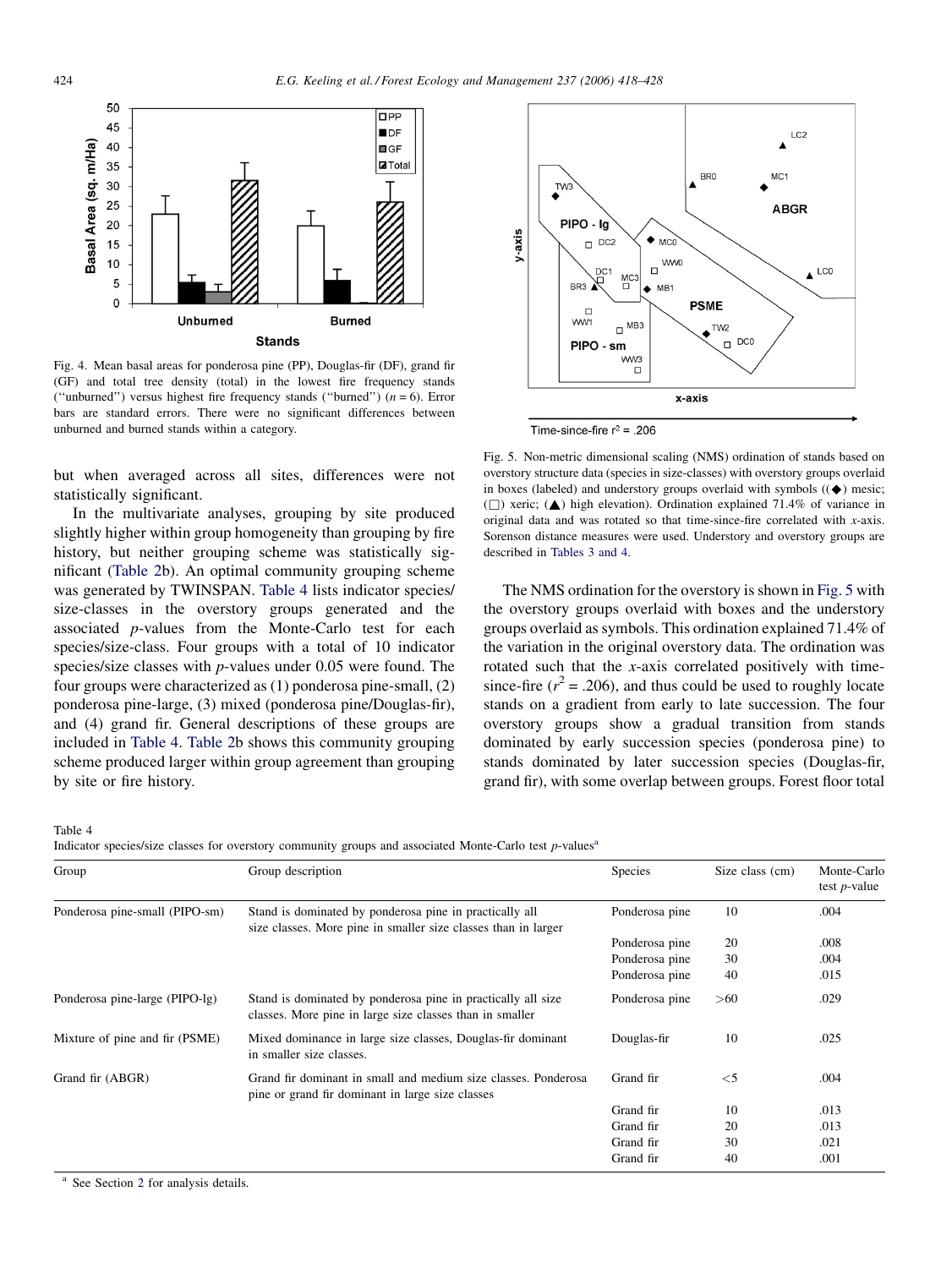<span id="page-7-0"></span>

Fig. 6. Successional status (early to late) of stands within sites inferred from NMS x-axis scores based on overstory species/size class data. Numbers above symbols refer to # of burns associated with that stand. ( $\blacksquare$ ) are stands classified into one of two early succession overstory groups (PIPO-sm, PIPO-lg).  $(\triangle)$  are stands classified into one of two late succession overstory groups (PSME, ABGR). See [Table 4](#page-6-0) for further description of overstory groups. Stands with elevation and/or aspect greatly different from other stands at the same site are flagged with an asterisk.

N also correlated positively with the x-axis ( $r^2 = .319$ ). There were no strong y-axis correlations with any environmental or soil variable.

Fig. 6 plots overstory NMS x-axis scores for all stands at every site. The NMS x-axis alone explained 51.5% of the variation in the original overstory data. Time-since-fire correlated with the NMS  $x$ -axis, and overstory community groups separated along this axis. Therefore, Fig. 6 can be used to compare successional status between stands within sites, much the way successional vectors would be used in an ordination plot. Locations and relative distances along the axis in Fig. 6 relate to degree of difference between stands in overstory structure with early succession characteristics (ponderosa pine) low on the axis, grading into late succession characteristics (Douglas fir, grand fir) higher on the axis. Numbers above symbols in Fig. 6 refer to the number of burns associated with that stand. Filled squares are stands that were classified by TWINSPAN and Indicator Species Analysis into one of two early succession groups, while open triangles are stands classified into one of two late succession groups (see [Table 4](#page-6-0)). Two stands marked with an asterix (WW3 and MC1) are stands that differed significantly in both aspect and elevation from the other stands in their respective sites (see [Table 1\)](#page-3-0).

### 3.3. Overstory/understory relationships

[Fig. 5](#page-6-0) allows examination of the relationship between overstory and understory groups. Six out of the eight stands where the understory was classified as xeric (open squares in [Fig. 5\)](#page-6-0) were classified into one of the two early succession overstory groups. Similarly, four out of five stands where the understory was classified as mesic (closed diamonds in [Fig. 5](#page-6-0)) were classified into one of the two later succession overstory

groups. A  $\chi^2$ -test revealed these understory-overstory associations to be marginally significant ( $p = .057$ ).

# 4. Discussion

In this study, we collected data over a broad geographical area in forests representative of the complex, mixed-severity fire regime in the inland Northwest where current knowledge is limited [\(Schoennagel et al., 2004](#page-10-0)). Our study focused on effects due to absence of fire, ruling out effects related to prior logging, and avoiding uncertainties associated with using reconstructions of past conditions as a basis for inferring changes. We have addressed a critical need for study of long-term effects resulting from recurrent natural wildfire versus no fire, rather than short-term responses to experimental fire [\(Van Mantgem](#page-10-0) [et al., 2001\)](#page-10-0).

Consistent understory community or plant functional group responses related to fire exposure were not apparent in our results. NMS ordination results for the understory (not shown) and the MRPP results [\(Table 2a](#page-5-0)), suggest that site-influences in general, and elevation in particular (based on NMS correlations and the understory community grouping scheme), were more powerful drivers of plant community composition than fire exposure. Significant short-term understory responses directly following fire have been documented in other ponderosa pine forests, but effects appear to be very site-specific and without a general pattern [\(Merrill et al., 1980; Armour, 1984; Bock and](#page-10-0) [Bock, 1984; Covington and Moore, 1994a,b; Metlen et al.,](#page-10-0) [2004; Wienk et al., 2004; Laughlin et al., 2004\)](#page-10-0). Studies of long-term effects of fire exclusion on the understory are rare (but see [MacKenzie et al., 2004\)](#page-10-0), however there is evidence that at greater time and spatial scales, environmental factors and spatial variability are stronger forces than fire in shaping the understory community [\(Gildar et al., 2004\)](#page-10-0). At the scale of our study, it appears that site-to-site variation in understory community composition masked any consistent fire-related responses.

On the other hand, overall species richness was higher in unburned stands than in burned stands [\(Fig. 2\)](#page-4-0). This finding contradicts the general view that plant diversity decreases with advancing succession during periods of fire exclusion [\(Keane](#page-10-0) [et al., 2002; Covington and Moore, 1994b\)](#page-10-0). However, reported decreases in diversity related to lack of fire were comparisons with short-term responses to single fires [\(Wienk et al., 2004](#page-10-0)). In the Southwest, measuring longer term trends in reference stands, [Laughlin et al. \(2004\)](#page-10-0) found lower species richness in an unburned stand, but this effect was not duplicated at another nearby unburned stand ([Gildar et al., 2004\)](#page-10-0). Our results indicate that over long time periods the presumed general effect of increasing understory species richness with frequent fire ([Covington and Moore, 1994b; Keane et al., 2002](#page-9-0)) may not hold.

Higher species richness in unburned stands may be related to differences in plant available N. We found higher rates of nitrification in frequently burned stands [\(DeLuca and Sala,](#page-9-0) [2006](#page-9-0)). In addition, the mesic understory community group was associated with higher  $NH_4^+$ , higher species richness, and late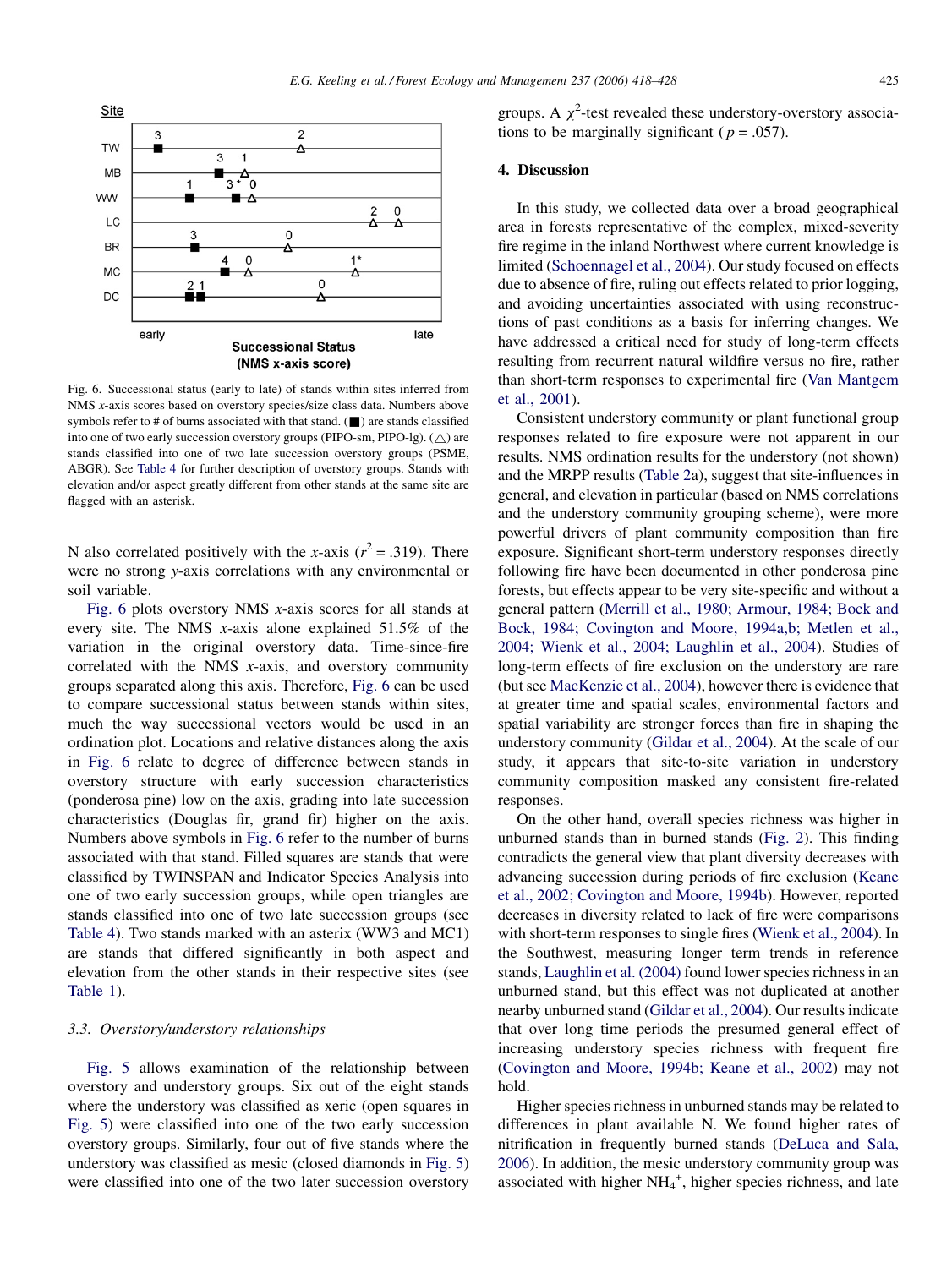succession overstory. It is possible that more uniform availability of mobile  $NO<sub>3</sub><sup>-</sup>$  is driving species richness down in frequently burned stands. Likewise, patchy availability of relatively immobile NH<sub>4</sub><sup>+</sup>coupled with plant specialization for uptake of NH4 <sup>+</sup> and organic nitrogen may drive richness up in unburned stands [\(Gundale et al., 2005\)](#page-10-0).

Note that very few studies have looked at understory diversity responses to fire in unlogged stands. It is possible that the disturbance of prior management may interact with the disturbance of fire to produce higher species richness by favoring colonizer plant species in managed forests that have burned. In unlogged forests, this interaction would be absent and other factors associated with lack of fire (patchy N or light availability in the understory) may increase richness by creating new niches for different species in unburned stands. Our results clearly point to the need for further study of understory plant community responses to long-term fire regime change in natural forest settings, and suggest that generalizations from short-term studies or studies in managed forests may not apply to natural forests.

There was a general pattern of xeric understory communities associated with ponderosa pine dominated overstory, and mesic understory communities associated with mixed, Douglas-fir, or grand fir dominated stands [\(Fig. 5\)](#page-6-0). These associations may be simply correlated responses in both the overstory and understory to local environmental conditions. However, none of the environmental or soil chemistry variables measured in this study can clearly explain the association. Changes in the overstory related to absence of fire may indirectly affect the understory by increasing shade, altering soil moisture, or altering forest floor litter quality and composition ([MacKenzie](#page-10-0) [et al., 2004\)](#page-10-0). These effects may not have been strong enough to be detected as direct understory responses related to number of burns. Although understory responses were not dramatic, the species richness response ([Fig. 2\)](#page-4-0) and the weak association between overstory and understory ([Fig. 5](#page-6-0)) suggest that longterm fire frequency effects on the understory may not be entirely absent.

In the overstory, our results show increases in overall tree density and density of shade-tolerant, late succession tree species in unburned stands compared to burned stands ([Fig. 3\)](#page-5-0). A shift in forest structure and composition to higher densities of shade-tolerant, late succession tree species is perhaps the most extensively documented effect of fire exclusion in fire-adapted forests [\(Keane et al., 2002](#page-10-0)). Previous studies in northwestern PP/DF forests have found densities of shade-tolerant species to increase three- to five-fold with fire exclusion [\(Habeck, 1994](#page-10-0) and [Arno et al., 1995b](#page-9-0) as cited in [Keane et al., 2002](#page-10-0)). [Gildar](#page-10-0) [et al. \(2004\)](#page-10-0) reported a roughly three-fold increase in overall tree density with fire exclusion in a study using reference stands in the Southwest. Averaged across our entire study, densities of combined shade-tolerant overstory species (Douglas-fir and grand fir) were considerably higher in unburned stands versus burned stands [\(Fig. 3](#page-5-0)). However, looking at individual sites and using the three- to five-fold increase as a standard of comparison, four sites in our study had higher inferred increases in shade-tolerant overstory species, two sites had lower increases, and one site was within the range (data not shown). Our results confirm the general shift to higher densities of shade-tolerant tree species with absence of fire. However, the magnitude of this shift may be more variable across landscapes than what has been reported in other studies. Basal areas for total tree and shade-tolerant tree species were only moderately higher in unburned stands and differences were not statistically significant ([Fig. 4\)](#page-6-0). The magnitudes of inferred basal area increases for total trees and for shade-tolerant species were similar to increases reported by [Arno et al. \(1995b, 1997\)](#page-9-0) in unlogged stands using reconstructed stand structure.

While increases in densities of shade-tolerant tree species may be a predictable trajectory of succession following exclusion of fire, [Fig. 6](#page-7-0) shows that sites exposed to the same number of fires had different overstory structure, and that rates of change due to lack of fire varied from site to site. These results suggest that forest structure and composition at a given moment in time may be difficult to relate to any specific fire frequency or time-since-fire. Outlier stands at two sites (WW3 and MC1) point to the possibility that differences in aspect or elevation may be responsible for site-specific successional responses to fire. However, topographic variables in the overstory NMS ordination did not correlate with community structure along the axis relevant to succession, suggesting no consistent effect of topography on forest structure. Preexisting differences in forest structure and composition between sites, coupled with differences in the severities of 20th century fires (see [Keane et al., 2002\)](#page-10-0), are likely factors in site-to-site variation in successional changes.

The study of recurrent wildfire versus fire exclusion presents notable statistical challenges [\(Van Mantgem et al., 2001\)](#page-10-0). Because treatments are natural wildfires rather than experimental fires, randomization and independence of plots within treatments, and replication of treatments across sites is not possible. This would normally prevent generalization of results beyond a given site. This limitation was anticipated and addressed by selecting a relatively high number of sites (7) across a broad geographical area. However, this remedy had its own costs. Namely, conducting a study of this scale at remote sites in rugged terrain necessarily precluded extensive sampling at each site. For this reason, findings of no difference in understory species composition between stands should be viewed as suggestive rather than conclusive.

The use of reference stands as chronosequences requires addressing the possibility that measured differences between stands, and variability in general may be due to inherent environmental differences between stands. [Rollins et al. \(2002\)](#page-10-0) found that fires in the Selway-Bitterroot Wilderness were more likely to occur on dry, western and southwestern aspects between elevations of 1000 and 1700 m elevation. This pattern raises the possibility that physiographic conditions drive fire frequency patterns across the landscape, and that these environmental differences between stands may confound plant community structure and composition differences otherwise attributable to fire. However, across our study, there were no systematic significant differences between burned and unburned stands in any physiographic variable (elevation,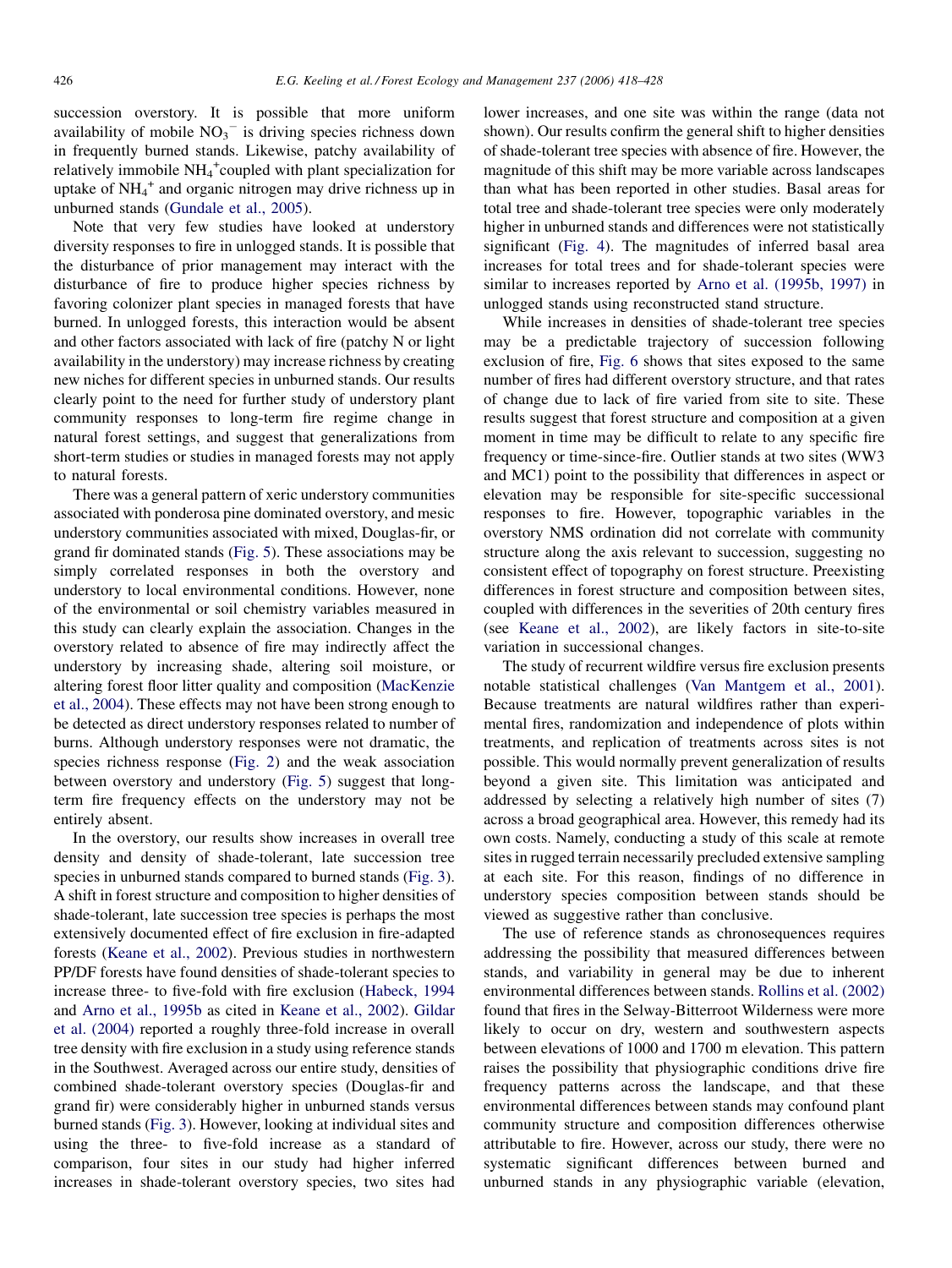<span id="page-9-0"></span>aspect, slope, heat-index). Therefore, measured differences in stand structure and species richness are more likely a result of lack of fire than site environmental characteristics.

Because fire history before 1880 was not available for these sites at the time of our study, we cannot be certain that disturbance history prior to 1880 was similar for all stands within a site. Older fire histories would clarify whether 20th century fire frequency differences between stands is a recent phenomenon, akin to a ''treatment'', rather than a persistent historical characteristic of the site. At one site (MB) where a detailed fire-scar analysis was conducted in 2005 (E. Heyerdahl, J. Riser, Fire Sciences Laboratory, USFS; unpublished data) results showed that the unburned stand experienced much higher fire frequencies prior to the 20th century. This evidence, plus the lack of any consistent physiographic differences between stands that would create intrinsically determined fire behavior, leads us to believe that fire frequency differences during the 20th century, and not pre-1880 fire histories, are responsible for the conditions at these sites. Further investigation is needed to clarify the relationship between prior fire history and contemporary fire behavior in PP/DF forests.

This study points to the need for continued research and cautious approaches to management of northwestern ponderosa pine forests. Our findings suggest that even within the relatively coherent PP/DF forest type, fire and absence of fire produce variable effects in the understory and different rates of successional change in the overstory across varied landscapes. Our study supports other recent research that cautions against specific targets for forest structure in restoration treatments (Allen et al., 2002), and underscores the importance of natural variability and heterogeneity in ponderosa pine forests [\(Schoen](#page-10-0)[nagel et al., 2004\)](#page-10-0), especially in the complex, mixed fire-regime forests of the Northwest (Arno, 1980). Where possible, management approaches should be site-specific ([Gildar et al.,](#page-10-0) [2004](#page-10-0)). However, because of the difficulty in obtaining historical information at all locations, management may need to emphasize restoration of natural ecological processes, especially fire, rather than specific stand conditions. (Allen et al., 2002). Although some managed stands may require structural manipulation before fire can be reintroduced, restoration treatments should be guided by studies that separate fire exclusion from other anthropocentric impacts such as logging and grazing, and should take into account inherent spatial variability, even in forests with a long history of intensive management.

In addition to providing results reported here, research sites established in this study could be important for future research. Reference stands can provide before-disturbance data useful for studying later disturbance effects [\(Van Mantgem et al., 2001;](#page-10-0) [Laughlin et al., 2004\)](#page-10-0). The establishment of natural reference stands should prove valuable as benchmarks for future research as fire, fire exclusion, and global change continue to alter natural forest communities.

# Acknowledgments

Special thanks to Brett Davis and Carol Miller from the Aldo Leopold Wilderness research Institute (Missoula, MT) for assembling the GIS data base that allowed us to identify sampling sites. The authors wish to thank numerous individuals for support in the field and the laboratory including Rachel Brimmer, Valerie Kurth, Kate Finnegan, Derek MacKenzie, Lorna McIntyre, Mara Saccoccia, Lauren Priestman, Alicia Michels, and Sarah Weldon. Many thanks to Emily Heyerdahl and James Riser for conducting a fire history analysis at two of our sites. This project was supported by a National Research Initiative Competitive Grant no. 2002-35107-12267 from the USDA Cooperative State Research, Education, and Extension Service and from the USDA Leopold Wilderness Research Institute (Forest Service Rocky Mountain Research Station) ALWRI-4901.

#### References

- Agee, J.K., 1993. Fire Ecology of Pacific Northwest forests. Island Press, Washington, DC.
- Allen, C.D., Savage, M., Falk, D.A., Suckling, K.F., Swetnam, T.W., Schulke, T., Stacey, P.B., Morgan, P., Hoffman, M., Klingel, J.T., 2002. Ecological restoration of southwestern ponderosa pine ecosystems: a broad perspective. Ecol. Appl. 12, 1418–1433.
- Armour, C.C., 1984. Fire intensity effects on the understory in ponderosa pine forests. J. Range Manage. 37, 44–48.
- Arno, S.F., 1980. Forest fire history in the northern Rockies. J. Forestry 78, 460– 465.
- Arno, S.F., 1999. Ecosystem based management treatments. In: Smith, H.Y., Arno, S.F. (Eds.), Eighty-eight Years of Change in a Managed Ponderosa Pine Forest. USDA Forest Service, Rocky Mt., Res. Stn. Gen. Tech. Rep. GTR-23, pp. 22–26.
- Arno, S.F., Allison-Bunnell, S., 2002. Flames in our Forest: Disaster or Renewal? Island Press, Seattle, WA, USA.
- Arno, S.F., Smith, H.Y., Krebs, M.A., 1997. Old-Growth Ponderosa Pine and Western Larch Stand Structures: Influences of Pre-1900 Fires and Fire Exclusion. Research Paper INT-RP-495. USDA Forest Service.
- Arno, S.F., Harrington, M.G., Fiedler, C.E., Carlson, C.E., 1995a. Restoring fire-dependent ponderosa pine forests in western Montana. Restor. Manage. Notes 13, 32–36.
- Arno, S.F., Scott, J.H., Hartwell, M.G., 1995b. Age-Class Structure of Old Growth Ponderosa Pine/Douglas-Fir Stands and its Relationship to Fire History. USDA Forest Service Research Paper INT-RP-481.
- Barrett S.W., Arno S.F., 1988. Increment-borer methods for determining fire history in coniferous forests. General Technical Report INT-244.
- Barrett, S.W., Arno, S.F., 1982. Indian fires as an ecological influence in the northern Rockies USA, forest succession, forest fires, fire causes, people ecological succession, highland. J. For. 80 (10), 647–651.
- Bock, J.H., Bock, C.E., 1984. Effects of fire on woody vegetation in the pinegrassland ecotone of the southern Black Hills. Am. Midl. Nat. 112, 35–42.
- Brown, P.M., Kaufmann, M.R., Sheppard, W.D., 1999. Long-term landscape patterns of past fire events in a montane ponderosa pine forest of central Colorado. Landscape Ecol. 14, 513–532.
- Cooper, C.F., 1960. Changes in vegetation, structure, and growth of southwestern pine forests since white settlement. Ecol. Monogr. 30, 129–164.
- Covington, W.W., Moore, M.M., 1994a. Southwestern ponderosa pine forest structure: changes since euro-american settlement. J. For. 92, 39–47.
- Covington, W.W., Moore, M.M., 1994b. Postsettlement changes in natural fire regimes and forest structure: ecological restoration of old-growth ponderosa pine forests. J. Sus. For. 2, 153–181.
- Dufrêne, M., Legendre, P., 1997. Species assemblages and indicator species: the need for a flexible asymmetrical approach. Ecol. Monogr. 67, 345–366.
- DeLuca, T.H., Sala, A., 2006. Frequent fire alters nitrogen transformations in ponderosa pine stands of the inland Northwest. Ecology 87 (10), 2511–2522.
- Fulé, P.Z., Covington, W.W., Moore, M.M., 1997. Determining reference conditions for ecosystem management of southwestern ponderosa pine forests. Ecol. Appl. 7, 895–908.